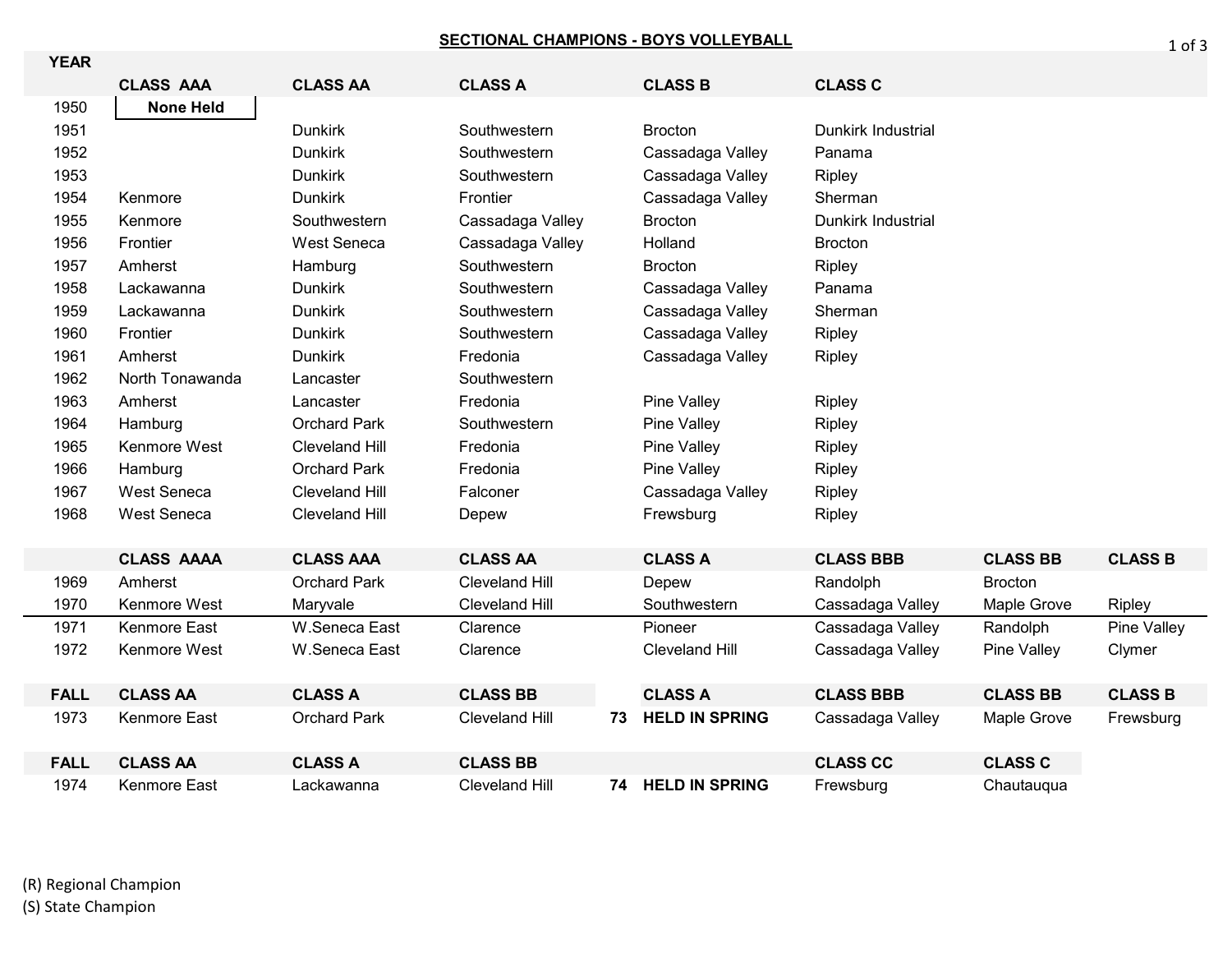## SECTIONAL CHAMPIONS - BOYS VOLLEYBALL **And Contain the Contact Contains a Section A** 2 of 3

|      | <b>DIVISION I</b>   | <b>DIVISION II</b> | <b>DIVISION III</b>   |
|------|---------------------|--------------------|-----------------------|
| 1975 | Maryvale            | Lackawanna         | <b>Cleveland Hill</b> |
| 1976 | Kenmore East        | Lackawanna         | <b>Cleveland Hill</b> |
| 1977 | Sweet Home          | Lackawanna         | Eden                  |
| 1978 | <b>Sweet Home</b>   | Lackawanna         | Eden                  |
| 1979 | Sweet Home          | Iroquois           | Eden                  |
|      |                     |                    |                       |
|      | <b>CLASS AA</b>     | <b>CLASS A</b>     | <b>CLASS B</b>        |
| 1980 | <b>Sweet Home</b>   | Lackawanna         | Eden                  |
| 1981 | Sweet Home          | Lackawanna         | Eden                  |
| 1982 | Sweet Home          | Amherst            | Eden                  |
| 1983 | Kenmore East        | Lake Shore         | Eden                  |
| 1984 | Sweet Home          | Kenmore East       | Eden                  |
| 1985 | <b>Orchard Park</b> | Lake Shore         | Eden                  |
|      |                     |                    |                       |
|      | <b>CLASS A</b>      | <b>CLASS B</b>     |                       |
| 1986 | <b>Orchard Park</b> | Lake Shore         |                       |
| 1987 | <b>Orchard Park</b> | Eden               |                       |
| 1988 | Sweet Home          | Eden               |                       |
| 1989 | <b>Sweet Home</b>   | Eden               |                       |
| 1990 | Sweet Home          | Eden               |                       |
| 1991 | <b>Orchard Park</b> | Lake Shore         |                       |
| 1992 | <b>Orchard Park</b> | Lake Shore         |                       |
| 1993 | Sweet Home          | Eden               |                       |
| 1994 | Frontier            | Kenmore East       |                       |
| 1995 | Frontier            | Lake Shore         |                       |
| 1996 | Frontier            | Eden               |                       |
| 1997 | Frontier            | Eden               |                       |
| 1998 | <b>Orchard Park</b> | Eden               |                       |

1999 Clarence **Iroquois**